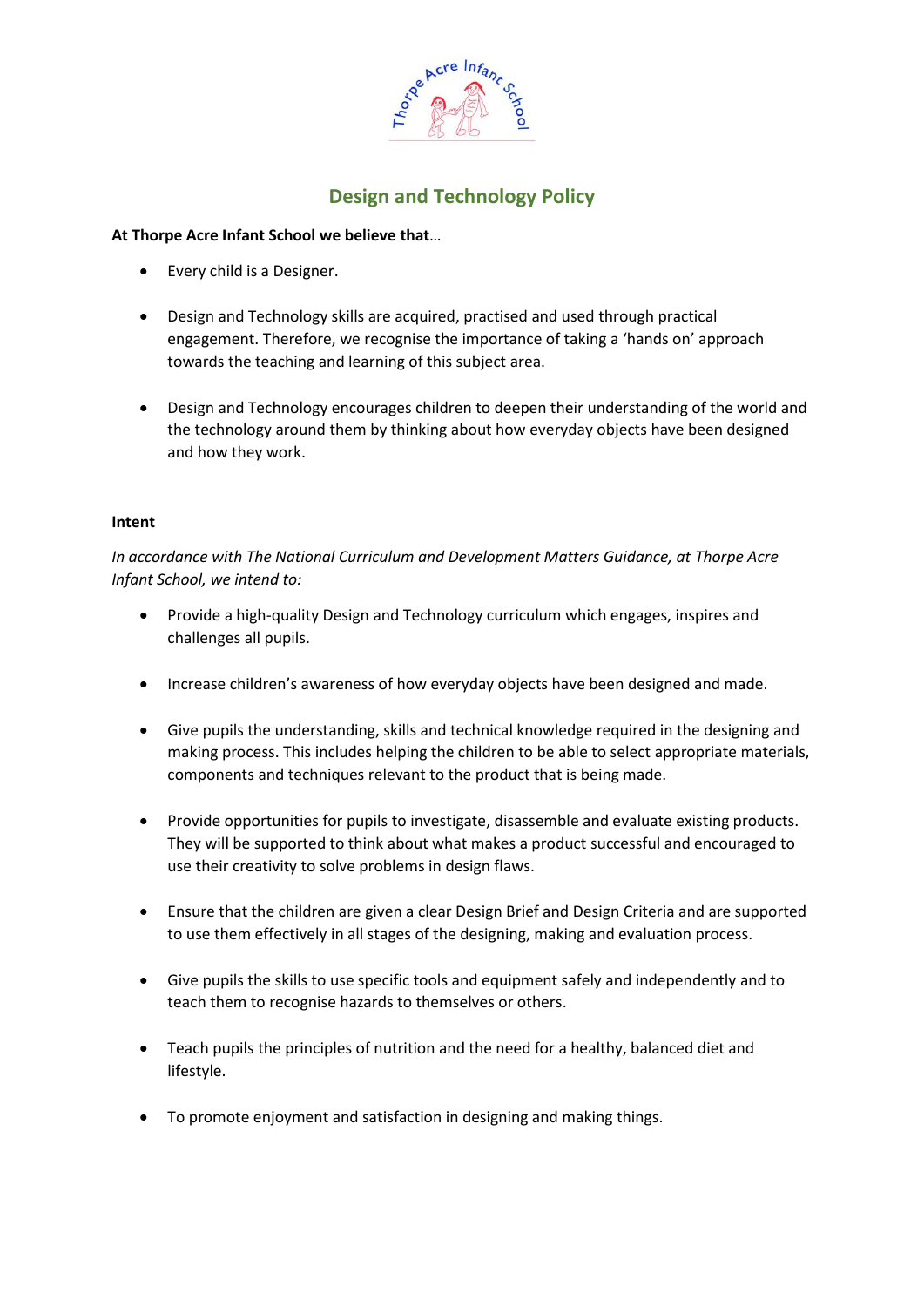

#### **Implementation**

## **Early Years Foundation Stage (EYFS)**

In the EYFS, we aim to provide a rich, supportive environment with which the children explore, make new discoveries about the world and develop their creativity. We also recognise the importance of giving young children the freedom to make choices based on their own interests. Therefore, the children are provided with a variety of design and construction materials which they are able to access independently at regular times in the day as part of the continuous provision. Through this playful engagement, children develop their design and innovation skills as they begin to construct with a purpose in mind, adapt strategies as needed and experiment with colour, design, texture, form and function. Adults in the EYFS enhance this playful exploration by playing alongside the individual, and entering into sustained, shared discussion with them. Where appropriate, the correct use of specific tools and techniques are modelled in the moment to individuals so that each child is scaffolded in a way that is suitable for them and their needs. In light of this, assessment of Design and Technology in the EYFS is often formative and based on regular interactions and observations of the children in the provision.

## **Key Stage One**

The children's early experiences of exploring the world and objects around them in the EYFS is built upon and extended in Key Stage One as they are supported to look more closely at how things work through designated Design and Technology lessons. In Key Stage One, Design and Technology lessons are integrated into the school's ongoing 'topic' work and the coverage of skills and content is set out on the long-term curriculum plan which is organised into a three-yearly cycle.

Within each Design and Technology topic project, the children will engage in four types of activity:

- Investigating and evaluating existing products.
- Improving their use of specific technological skills and tools by completing focused, practical tasks e.g. exploring mechanisms and building structures.
- Translating their own design ideas into the creation of a functional product. Where appropriate, ICT will be used to support with this generation and development of ideas.
- Identifying strengths and weaknesses in their own and their peers' pieces of Design through close evaluation against the Design Criteria.

Assessment in Design and Technology is formative and is often given verbally through a process of observation, discussion and questioning alongside the individual. However, evidence of the 'design, make, evaluate' journey is recorded in children's topic books and teachers use this to inform their short-term planning.

Children's overall progress in Design and Technology is reported to parents in an annual, written report.